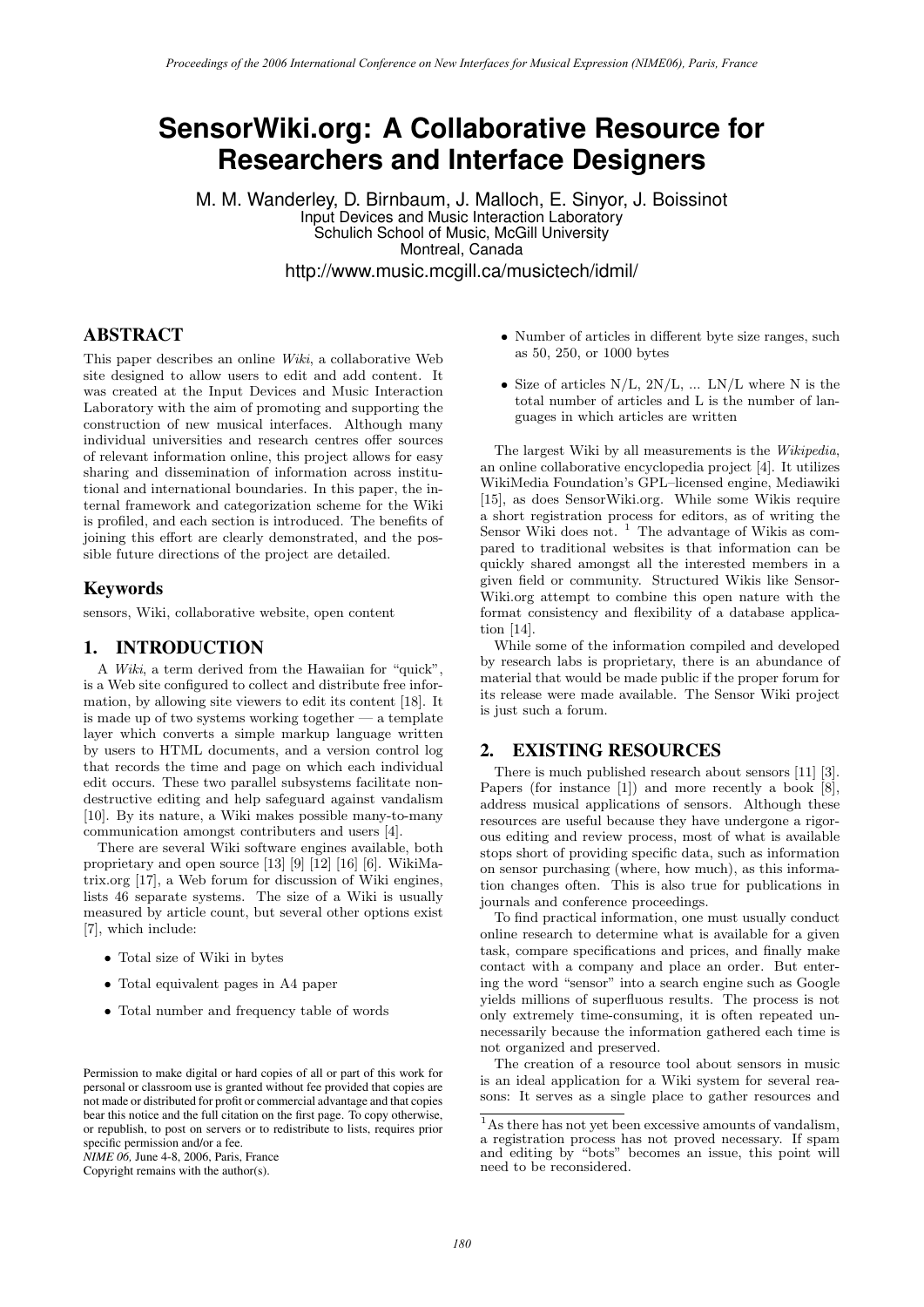information, it allows and encourages members of different institutions to share their findings and discoveries, and finally it can be updated quickly and easily as new information becomes available. It is then complementary to other sources of information, such as articles and books.

# 3. SENSORWIKI.ORG

The Sensor Wiki is located at www.sensorwiki.org, and is currently organized into three sections:

- *•* A comprehensive list of sensors, each with their own sensor description page.
- *•* A database of references on interfaces and interaction.
- *•* A section containing detailed tutorials related to sensor interface design.

## 3.1 Sensor list

Sensors in the list are organized in categories according to the physical phenomenon they sense, for instance, rotary position, linear position, or force/pressure/strain.



**Figure 1: A screen shot of part of the sensor list in the Sensor Wiki.**

If a sensor can be used to sense more than one phenomenon, it is included under each category for completeness. However, this is only a repetition of the link; each leads to the same sensor description page.



#### **Figure 2: A typical list of topics covered for a particular sensor.**

Each sensor description page includes:

- *•* An introductory paragraph where background is provided and general issues about the sensor are discussed.
- *•* A section describing the practical use of the sensor, including ways of constructing conditioning circuits, mounting techniques, and type of signal output.
- *•* A list of companies that offer this sensor, including a data sheet, price list, and link to the company's site.
- *•* Media featuring the sensor, such as images, video, circuit diagrams, and CircuitMaker [2] simulation files.
- *•* External links and a reference list of resources used in the writing of the article.

| <b>Devices</b>                                                                             |        |                               |            |                   |
|--------------------------------------------------------------------------------------------|--------|-------------------------------|------------|-------------------|
| <b>Analog Devices</b>                                                                      | [edit] | <b>Source</b>                 | Country    | Price             |
| <b>ADXRS300</b>                                                                            |        | Digikey &                     | Canada     | <b>CANS 65.15</b> |
| +/- 300 degrees per second<br>Single Chip Yaw Rate Gyro with<br><b>Signal Conditioning</b> |        | <b>PartMiner<sub>re</sub></b> | USA        |                   |
| Variants:                                                                                  |        |                               |            |                   |
| ADXRS150 (+/-150 degrees per second)<br>ADXRS401 (+/-75 degrees per second)                |        |                               |            |                   |
| Datasheet: adxrs300.pdf 400 KB)                                                            |        |                               |            |                   |
| Resources:                                                                                 |        |                               |            |                   |
| Notes:                                                                                     |        |                               |            |                   |
| <b>Analog Devices</b>                                                                      | [edit] | Source                        | Country    | Price             |
| <b>ADXRS300EB</b>                                                                          |        | Digikey &                     | Canada     | <b>CANS 98.71</b> |
| +/- 300 degrees per second<br>Single Chip Rate Gyro                                        |        | PartMiner <sub>®</sub>        | <b>USA</b> |                   |
| <b>Evaluation Board</b>                                                                    |        |                               |            |                   |
| <b>Variants:</b>                                                                           |        |                               |            |                   |
| Datasheet: adxrs300eb.pdf 4 (76 KB)<br><b>Resources:</b>                                   |        |                               |            |                   |

**Figure 3: Example of a list of devices commercially available, where to find them and prices – gyroscope.**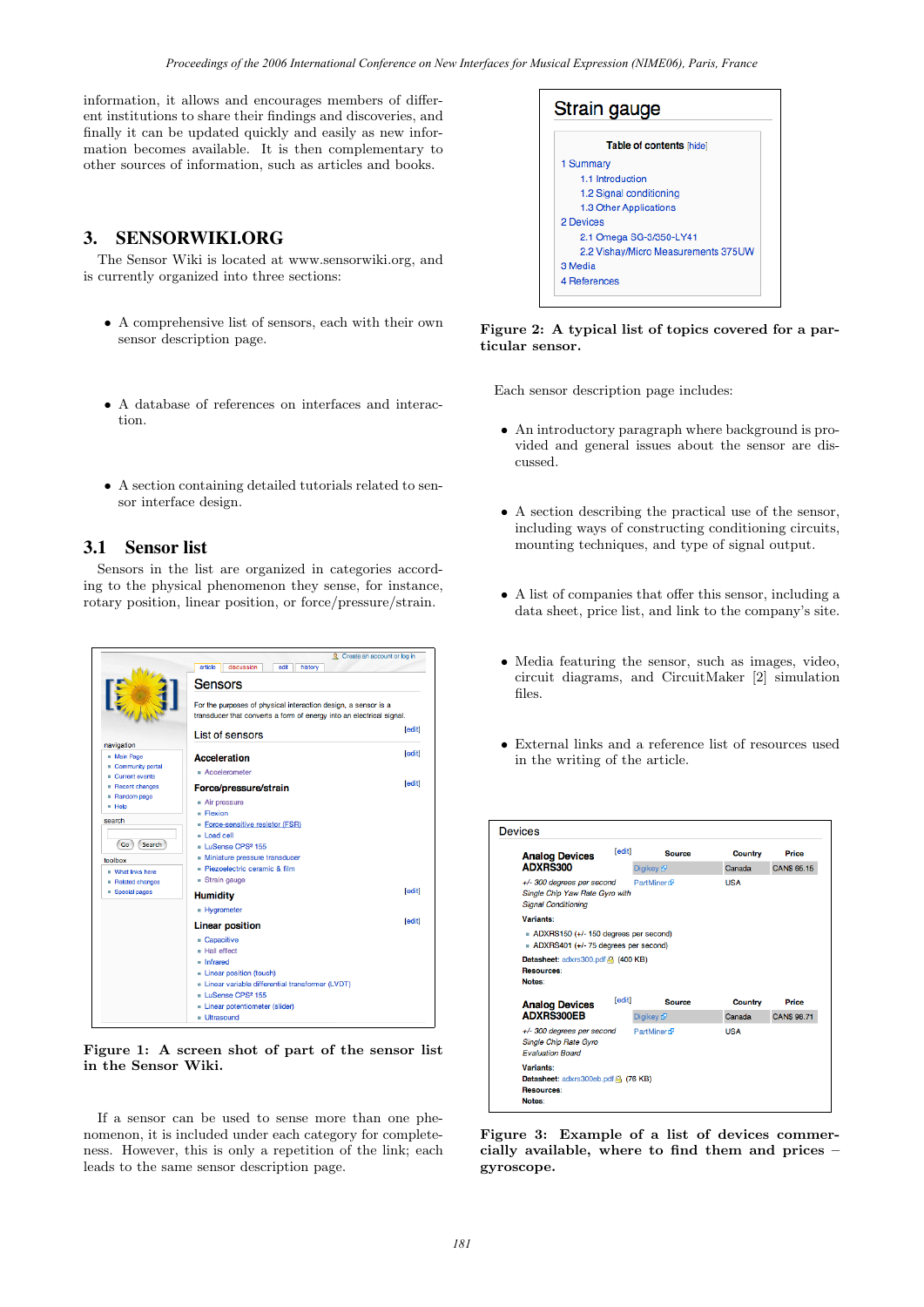

**Figure 4: Example of media information available – LuSense CPS2 155.**



**Figure 5: Example of a conditioning circuit - CPS2 155 by LuSense. Circuit design by Patrice Pierrot.**

### 3.2 Reference List

The list of references started as a duplicate of the online resource Interactive Systems and Instrument Design in Music Working Group (ISIDM), meant to provide a knowledge-base for researchers and workers in the field. Although the information included in the original knowledge-base hosted at ICMA (International Computer Music Association) and later at McGill is invaluable, it is incomplete and difficult to update (it is a standard HTML webpage and not editable by the public).

It is here proposed that Sensor Wiki provides a much better forum for this knowledge-base, as references are easily added and edited, and the discussion pages allow public communication on changes or direction.

Like the original ISIDM webpage, the Sensor Wiki knowledge-base provides links and references for the following topics:

- *•* Evolution of interactive electronic systems
- *•* Interaction & performance
- *•* Sensors & actuators
- *•* Interface design
- *•* Mapping
- *•* Software tools
- *•* Dance technology

Each topic consists of three sections: Introductory References, which introduces the topic to beginners, clarifies some of the vocabulary used, and provides references and links to published work that outlines the topic, an exhaustive Bibliography in Computer Music Journal format, and an Internet Directory, linking to useful resources available online. We hope that by moving the ISIDM to the Sensor Wiki we will achieve the level of collaboration originally intended by the working group [5].

## 3.3 Tutorials

SensorWiki.org also includes tutorial pages oriented toward guiding a reader through specific projects from beginning to end. These are usually prepared by individuals, and subsequently edited in minor ways. Initial examples include an overview of basic sensor interfacing techniques, and a lucid and complete tutorial on integrating the USB with microcontroller projects.



**Figure 6: Excerpt - Tutorial on Building a USB sensor interface, by Mark Marshall.**

#### 3.4 Applications

It is hoped that this flexible and comprehensive resource will prove useful for researchers who wish to use sensors in their projects. Since it is hosted by a music technology research lab, the Wiki's content tends to be musicoriented, however the information it provides is also useful for robotics, installations, interactive dance systems, and research in a host of other fields.

Reasons for joining the Sensor Wiki project should be clear — the project will allow everyone in our community to benefit from the knowledge and experience of their colleagues. In the same spirit that the NIME and ICMC conferences foster research, new innovation and collaborations, the Sensor Wiki will allow individuals and schools working in the field to grow and learn faster together than they could apart.